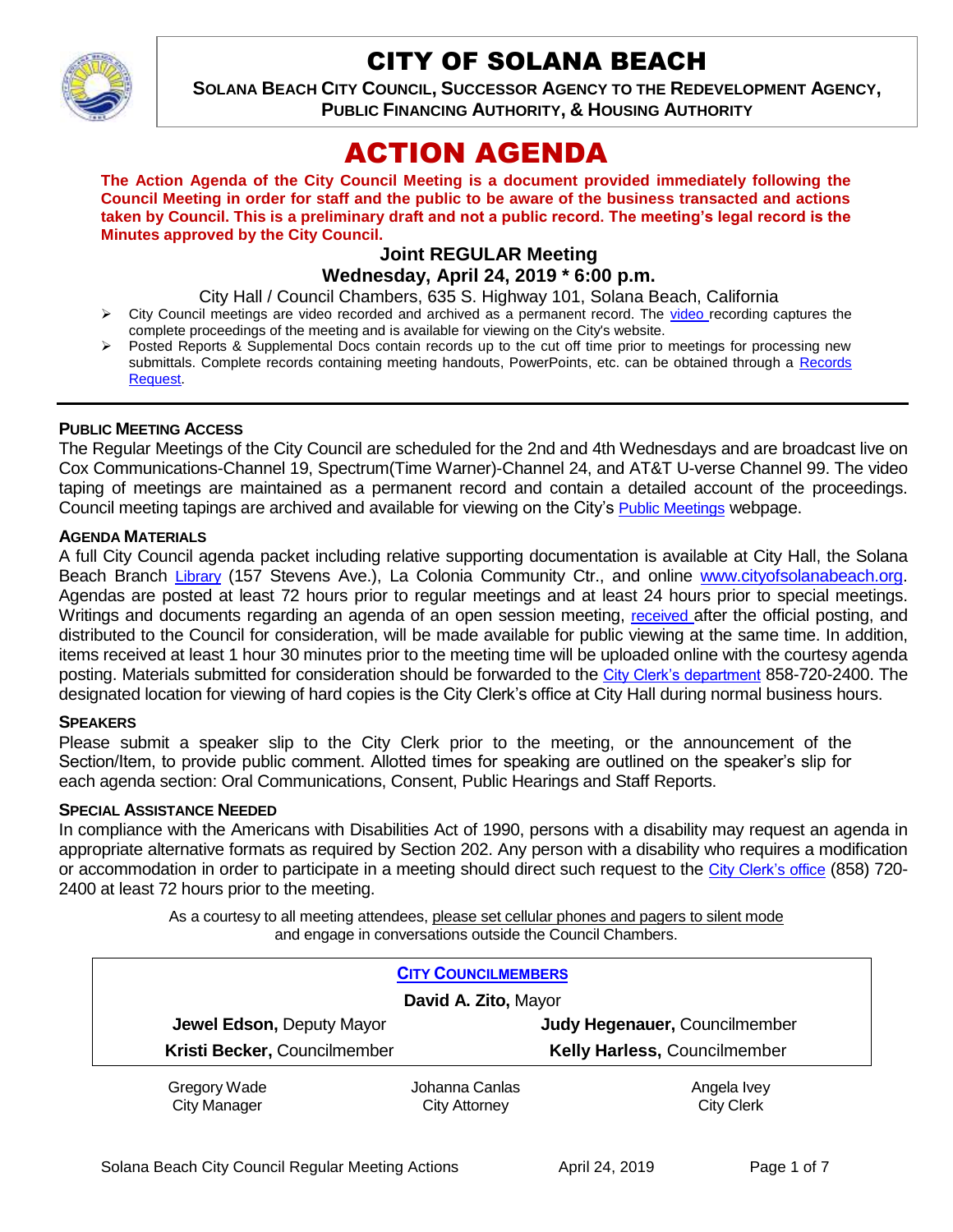### SPEAKERS:

Please submit your speaker slip to the City Clerk prior to the meeting or the announcement of the Item. Allotted times for speaking are outlined on the speaker's slip for Oral Communications, Consent, Public Hearings and Staff Reports.

## READING OF ORDINANCES AND RESOLUTIONS:

Pursuant to [Solana Beach Municipal Code](mailto:https://www.codepublishing.com/CA/SolanaBeach/) Section 2.04.460, at the time of introduction or adoption of an ordinance or adoption of a resolution, the same shall not be read in full unless after the reading of the title, further reading is requested by a member of the Council. If any Councilmember so requests, the ordinance or resolution shall be read in full. In the absence of such a request, this section shall constitute a waiver by the council of such reading.

# **CALL TO ORDER AND ROLL CALL:**

# **CLOSED SESSION REPORT:**

# **FLAG SALUTE:**

## **APPROVAL OF AGENDA: COUNCIL ACTION: Approved 5/0**

**PRESENTATIONS:** Ceremonial items that do not contain in-depth discussion and no action/direction.

- 1. Earth Week Solana Vista
- 2. Encinitas Half Marathon Presentation

## **ORAL COMMUNICATIONS:**

This portion of the agenda provides an opportunity for members of the public to address the City Council on items relating to City business and not appearing on today's agenda by submitting a speaker slip (located on the back table) to the City Clerk. Comments relating to items on this evening's agenda are taken at the time the items are heard. Pursuant to the Brown Act, no action shall be taken by the City Council on public comment items. Council may refer items to the City Manager for placement on a future agenda. The maximum time allotted for each presentation is THREE MINUTES (SBMC 2.04.190). Please be aware of the timer light on the Council Dais.

## **COUNCIL COMMUNITY ANNOUNCEMENTS / COMMENTARY:**

*An opportunity for City Council to make brief announcements or report on their activities. These items are not agendized for official City business with no action or substantive discussion.* 

## **A. CONSENT CALENDAR:** (Action Items) (A.1. - A.7.)

Items listed on the Consent Calendar are to be acted in a single action of the City Council unless pulled for discussion. Any member of the public may address the City Council on an item of concern by submitting to the City Clerk a speaker slip (located on the back table) before the Consent Calendar is addressed. Those items removed from the Consent Calendar by a member of the Council will be trailed to the end of the agenda, while Consent Calendar items removed by the public will be discussed immediately after approval of the Consent Calendar.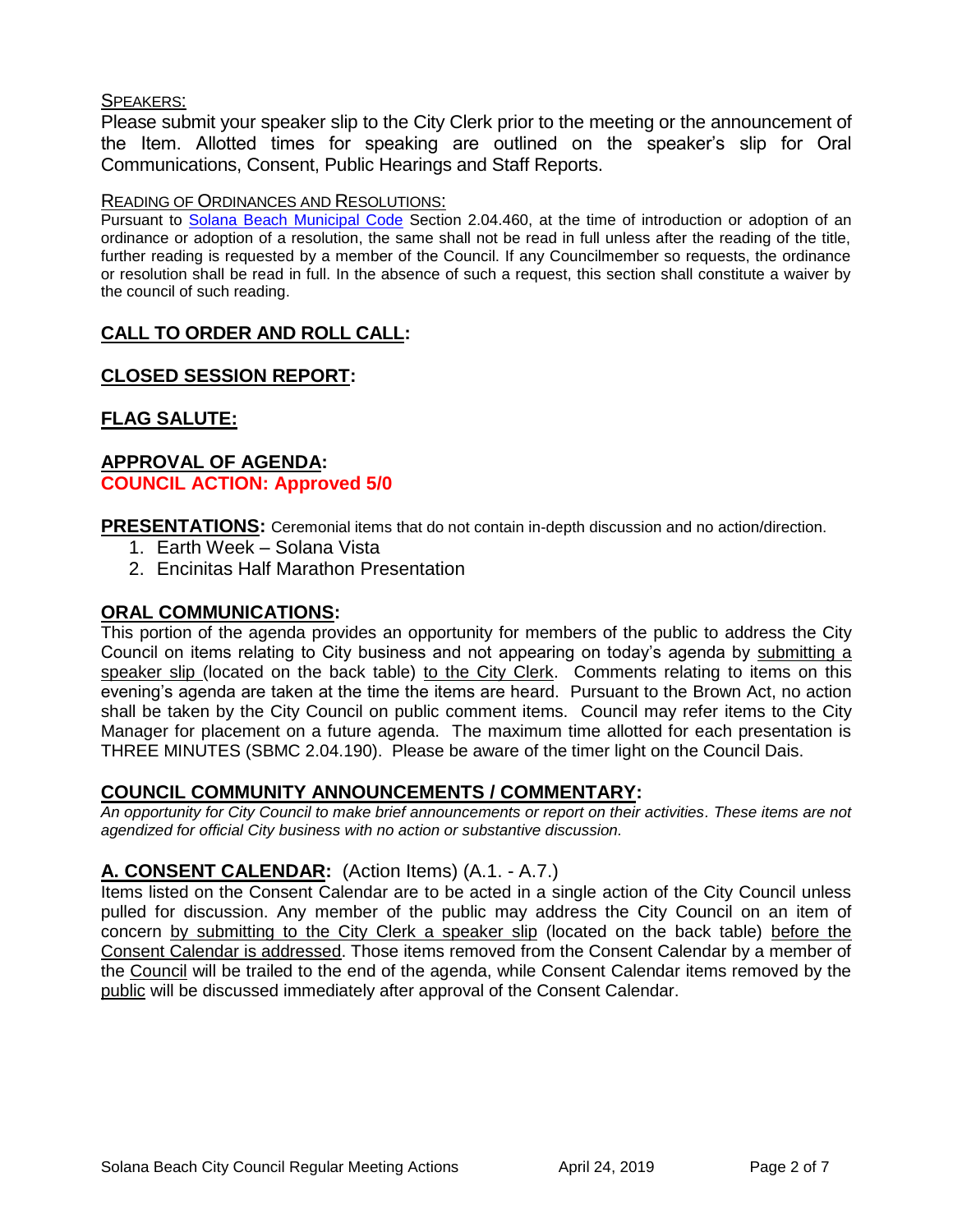## **A.1. Register Of Demands.** (File 0300-30)

Recommendation: That the City Council

1. Ratify the list of demands for March 23 – April 05, 2019.

*Posted Reports & Supplemental Docs contain records up to the cut off time, prior to the start of the meeting, for processing new submittals. The final official record containing handouts, PowerPoints, etc. can be obtained through a Records Request to the City Clerk's Office.* **COUNCIL ACTION: Approved 5/0**

## **A.2. General Fund Adopted Budget for Fiscal Year 2018-2019 Changes.** (File 0330-30)

Recommendation: That the City Council

1. Receive the report listing changes made to the Fiscal Year 2018-2019 General Fund Adopted Budget.

#### [Item A.2. Report \(click here\)](https://solanabeach.govoffice3.com/vertical/Sites/%7B840804C2-F869-4904-9AE3-720581350CE7%7D/uploads/Item_A.2._Report_(click_here)_04-24-19_-_O.pdf)

*Posted Reports & Supplemental Docs contain records up to the cut off time, prior to the start of the meeting, for processing new submittals. The final official record containing handouts, PowerPoints, etc. can be obtained through a Records Request to the City Clerk's Office.* **COUNCIL ACTION: Approved 5/0**

#### **A.3. Fire Marshal Services.** (File 0260-10)

Recommendation: That the City Council

- 1. Adopt **Resolution 2019-049**:
	- a. Approve the Fourth Amendment to the Agreement for Cooperative Management Services reclassifying an Encinitas Deputy Fire Marshal position to a Senior Deputy Fire Marshal (SDFM) position and including this position in the Fire Management Cooperative Agreement (FMA); and
	- b. Authorizing an increase in the contribution to the annual Fire Services Budget in the amount of \$27,225 to support the SDFM position.

[Item A.3. Report \(click here\)](https://solanabeach.govoffice3.com/vertical/Sites/%7B840804C2-F869-4904-9AE3-720581350CE7%7D/uploads/Item_A.3._Report_(click_here)_04-24-19_-_O.pdf)

*Posted Reports & Supplemental Docs contain records up to the cut off time, prior to the start of the meeting, for processing new submittals. The final official record containing handouts, PowerPoints, etc. can be obtained through a Records Request to the City Clerk's Office.* **COUNCIL ACTION: Approved 5/0**

#### **A.4. Trash Abatement Services.** (File 0700-20)

Recommendation: That the City Council

#### 1. Adopt **Resolution 2019-044**:

- a. Authorizing the City Manager to execute a Professional Services Agreement with Partnerships With Industry, in an amount not to exceed \$33,600, for trash abatement, minor landscaping and other duties as assigned in public areas.
- b. Authorizing the City Manager, at his sole discretion, to extend the Professional Service Agreement with Partnerships With Industry, in an amount not to exceed \$33,600, for up to four additional years, at the City's option based on satisfactory past performance.

[Item A.4. Report \(click here\)](https://solanabeach.govoffice3.com/vertical/Sites/%7B840804C2-F869-4904-9AE3-720581350CE7%7D/uploads/Item_A.4._Report_(click_here)_04-24-19_-_O.pdf)

*Posted Reports & Supplemental Docs contain records up to the cut off time, prior to the start of the meeting, for processing new submittals. The final official record containing handouts, PowerPoints, etc. can be obtained through a Records Request to the City Clerk's Office.* **COUNCIL ACTION: Approved 5/0**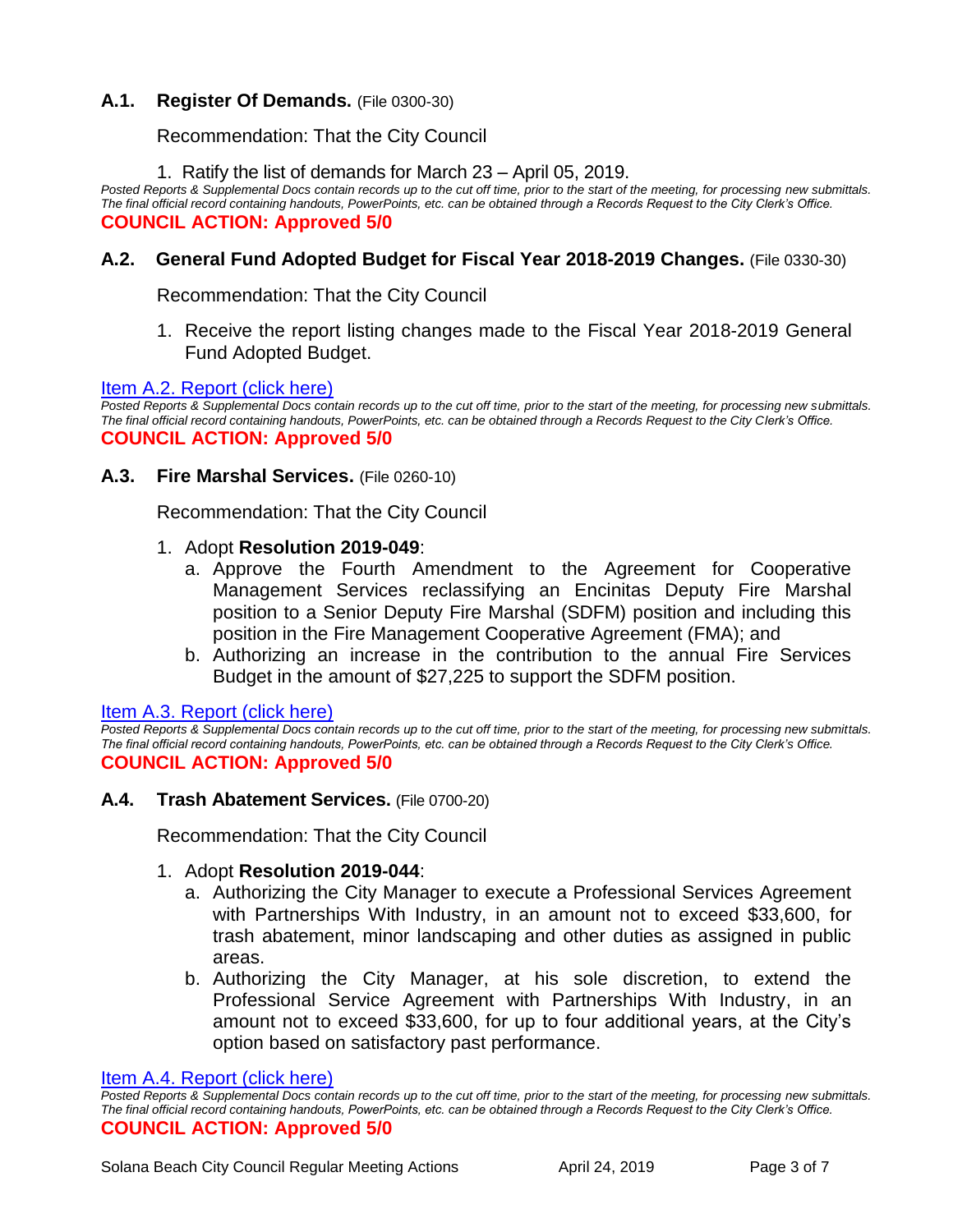## **A.5**. **Emergency Storm Drain Repair Report - Update No. 1** (File 0840-50)

Recommendation: That the City Council

1. Receive the updated report and provide further direction, if necessary.

#### [Item A.5. Report \(click here\)](https://solanabeach.govoffice3.com/vertical/Sites/%7B840804C2-F869-4904-9AE3-720581350CE7%7D/uploads/Item_A.5._Report_(clich_here)_04-24-19_-_O.pdf)

*Posted Reports & Supplemental Docs contain records up to the cut off time, prior to the start of the meeting, for processing new submittals. The final official record containing handouts, PowerPoints, etc. can be obtained through a Records Request to the City Clerk's Office.* **COUNCIL ACTION: Approved 5/0**

## **A.6. Ticket Distribution Policy.** (File 0440-60)

Recommendation: That the City Council

1. Adopt **Resolution 2019-042** establishing Administrative Procedures Policy "Ticket Distribution Policy."

#### [Item A.6. Report \(click here\)](https://solanabeach.govoffice3.com/vertical/Sites/%7B840804C2-F869-4904-9AE3-720581350CE7%7D/uploads/Item_A.6._Report_(click_here)_04-24-19_-_O.pdf)

Posted Reports & Supplemental Docs contain records up to the cut off time, prior to the start of the meeting, for processing new submittals. *The final official record containing handouts, PowerPoints, etc. can be obtained through a Records Request to the City Clerk's Office.* **COUNCIL ACTION: Approved 5/0**

## **A.7. Minutes of the City Council.**

Recommendation: That the City Council

1. Approve the Minutes of the City Council Meetings held March 13, 2019.

#### [Item A.7. Report \(click here\)](https://solanabeach.govoffice3.com/vertical/Sites/%7B840804C2-F869-4904-9AE3-720581350CE7%7D/uploads/Item_A.7._Report_(click_here)_04-24-19_-_O.pdf)

*Posted Reports & Supplemental Docs contain records up to the cut off time, prior to the start of the meeting, for processing new submittals. The final official record containing handouts, PowerPoints, etc. can be obtained through a Records Request to the City Clerk's Office.* **COUNCIL ACTION: Approved 5/0**

## **C. STAFF REPORTS**: (C.1.)

*Submit speaker slips to the City Clerk.*

## **C.1. Public Agency Retirement Services (PARS) Presentation.** (File 0350-55)

Recommendation: That the City Council

1. Receive the presentation.

#### [Item C.1. Report \(click here\)](https://solanabeach.govoffice3.com/vertical/Sites/%7B840804C2-F869-4904-9AE3-720581350CE7%7D/uploads/Item_C.1._Report_(click_here)_04-24-19_-_O.pdf)

*Posted Reports & Supplemental Docs contain records up to the cut off time, prior to the start of the meeting, for processing new submittals. The final official record containing handouts, PowerPoints, etc. can be obtained through a Records Request to the City Clerk's Office.* Presentation.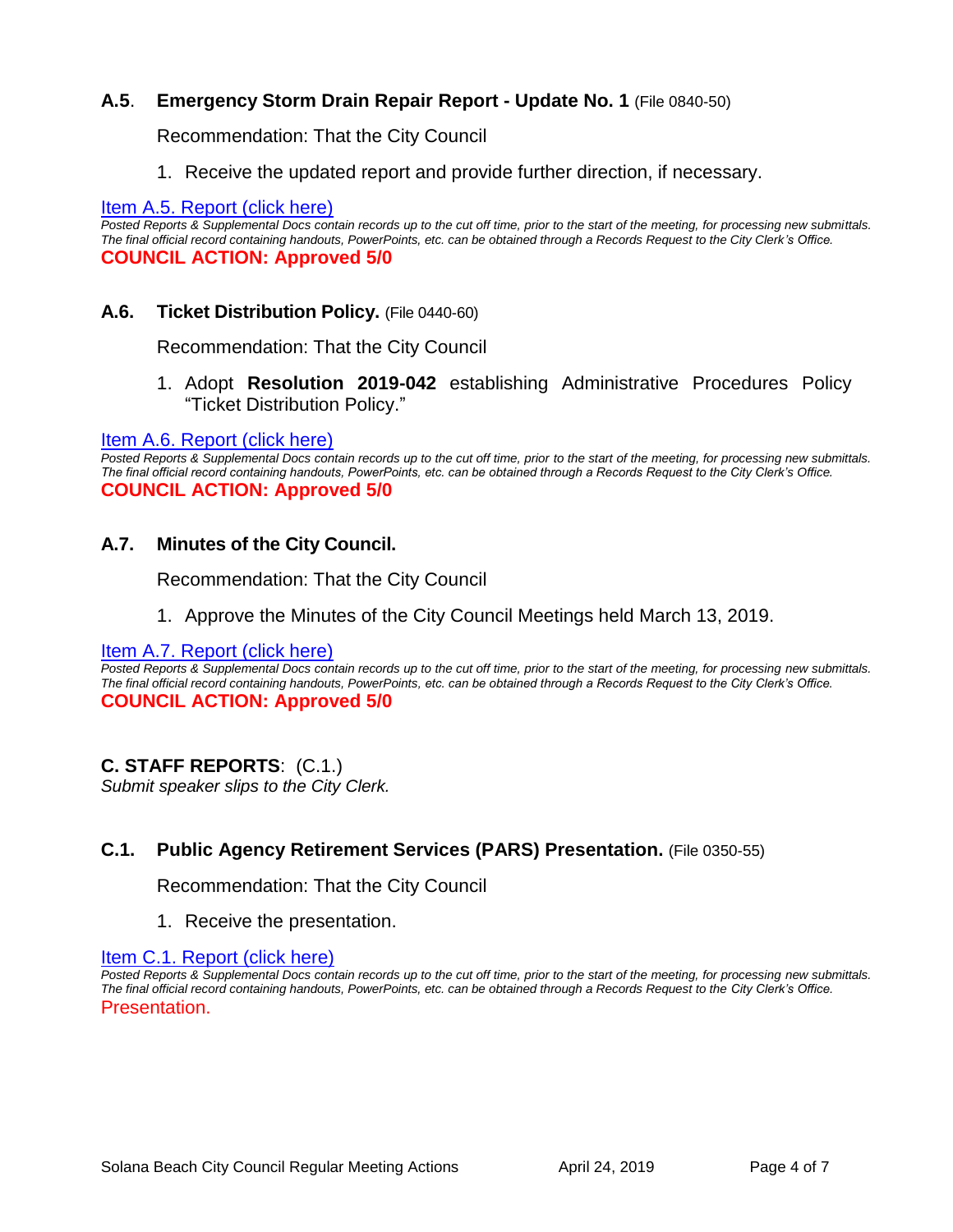# **B. PUBLIC HEARINGS:** (B.1.)

This portion of the agenda provides citizens an opportunity to express their views on a specific issue as required by law after proper noticing by submitting a speaker slip (located on the back table) to the City Clerk. After considering all of the evidence, including written materials and oral testimony, the City Council must make a decision supported by findings and the findings must be supported by substantial evidence in the record. An applicant or designee(s) for a private development/business project, for which the public hearing is being held, is allotted a total of fifteen minutes to speak, as per SBMC 2.04.210. A portion of the fifteen minutes may be saved to respond to those who speak in opposition. All other speakers have three minutes each. Please be aware of the timer light on the Council Dais.

## **B.1. Public Hearing: 512, 516, 524, and 538 South Nardo Avenue, Applicant: Ocean Ranch Estates, LLC, Case # 17-15-15.** (File 0600-40)

The proposed project meets the minimum objective requirements under the SBMC, could be found to be consistent with the General Plan and could be found, as conditioned, to meet the discretionary findings required as discussed in this report to approve a DRP and a SUB. Therefore, Staff recommends that the City Council:

- 1. Conduct the Public hearing: Open the Public Hearing; Report Council disclosures; Receive Public Testimony; Close the Public Hearing;
- 2. Adopt the IS/MND and MMRP in accordance with CEQA.
- 3. If the City Council makes the requisite findings and approves the project, adopt **Resolution 2019-046** conditionally approving a DRP, SUB and TPM for the first phase of the project which includes subdividing the existing 4.2 acre lot into eight single-family residential lots, demolition of all existing structures onsite, grubbing and clearing the site, grading to create building pads for eight future single-family homes as well as the installation of driveway approaches, wet and dry utilities and right-of-way improvements on property at 512 through 538 South Nardo Avenue, Solana Beach.

[Item B.1. Report \(click here\)](https://solanabeach.govoffice3.com/vertical/Sites/%7B840804C2-F869-4904-9AE3-720581350CE7%7D/uploads/Item_B.1._Report_(click_here)_04-24-19_-_OR.pdf)

[Item B.1. Staff Report Update #1 \(Updated 4-24-19](https://solanabeach.govoffice3.com/vertical/Sites/%7B840804C2-F869-4904-9AE3-720581350CE7%7D/uploads/Item_B.1._Staff_Report_Update_1_(updated_4-24_at_300pm)_-_O.pdf) at 3:00pm)

[Item B.1. Supplemental Docs \(Updated 4-24-19](https://solanabeach.govoffice3.com/vertical/Sites/%7B840804C2-F869-4904-9AE3-720581350CE7%7D/uploads/Item_B.1._Supplemental_Docs_(Updated_4-24_at_230m)_-_RO.pdf) at 2:30pm)

*Posted Reports & Supplemental Docs contain records up to the cut off time, prior to the start of the meeting, for processing new submittals. The final official record containing handouts, PowerPoints, etc. can be obtained through a Records Request to the City Clerk's Office.* **COUNCIL ACTION: Approved 4/0/1 to close the public hearing** (Recused: Becker) **COUNCIL ACTION: Approved 4/0/1** (Recused: Becker) **with additional conditions.**

# **C. STAFF REPORTS**: (C.2. - C.3.)

*Submit speaker slips to the City Clerk.*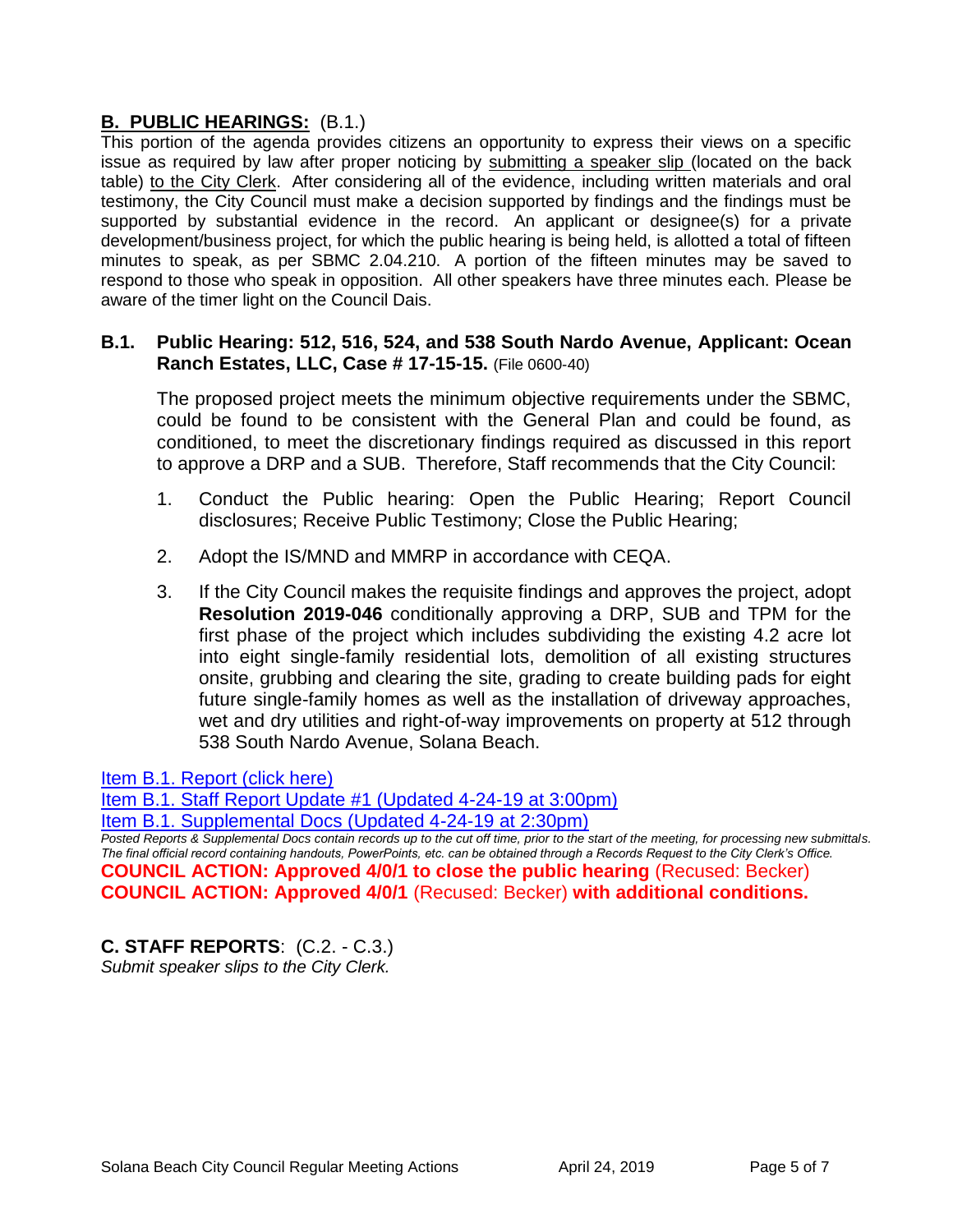## **C.2. Fiber Optic Cables in Public Right of Way.** (File 1000-10-05)

Recommendation: That the City Council

1. Receive the report and provide feedback on the terms of the proposed Template Agreement for Fiber Optic Cables in the Public Right of Way.

[Item C.2. Report \(click here\)](https://solanabeach.govoffice3.com/vertical/Sites/%7B840804C2-F869-4904-9AE3-720581350CE7%7D/uploads/Item_C.2._Report_(clcik_here)_04-24-19_-_O.pdf)

[Item C.2. Supplemental Docs \(Updated 4-24-19 at 4:30pm\)](https://solanabeach.govoffice3.com/vertical/Sites/%7B840804C2-F869-4904-9AE3-720581350CE7%7D/uploads/Item_C.2._Supplemental_Docs_(updated_4-24_at_430pm).pdf)

*Posted Reports & Supplemental Docs contain records up to the cut off time, prior to the start of the meeting, for processing new submittals. The final official record containing handouts, PowerPoints, etc. can be obtained through a Records Request to the City Clerk's Office.*

**COUNCIL ACTION**: **Item was not presented but speaker was heard. Will return at a future meeting.**

#### **C.3. Parks and Recreation Citizen Commission Appointment.** (File 0120-06)

Recommendation: That the City Council

1. Appoint one (1) member to the **Parks and Recreation** Commission nominated/appointed by *Council-at-large* for a term ending January 2021.

Item C.3. Report (click here)

**Posted Reports & Supplemental Docs contain records up to the cut off time, prior to the start of the meeting, for processing new submittals.** *The final official record containing handouts, PowerPoints, etc. can be obtained through a Records Request to the City Clerk's Office.* **COUNCIL ACTION: Approved 4/1** (Noes: Edson) **to appoint Steven Felger**

#### **WORK PLAN COMMENTS:**

*Adopted June 13, 2018*

#### **COMPENSATION & REIMBURSEMENT DISCLOSURE:**

GC: Article 2.3. Compensation: 53232.3. (a) Reimbursable expenses shall include, but not be limited to, meals, lodging, and travel. 53232.3 (d) Members of a legislative body shall provide brief reports on meetings attended at the expense of the local agency at the next regular meeting of the legislative body.

#### **COUNCIL COMMITTEE REPORTS:** [Council Committees](https://www.ci.solana-beach.ca.us/index.asp?SEC=584E1192-3850-46EA-B977-088AC3E81E0D&Type=B_BASIC)

#### **REGIONAL COMMITTEES: (outside agencies, appointed by this Council)**

- a. City Selection Committee (meets twice a year) Primary-Edson, Alternate-Zito
- b. County Service Area 17: Primary- Harless, Alternate-Edson
- c. Escondido Creek Watershed Authority: Becker /Staff (no alternate).
- d. League of Ca. Cities' San Diego County Executive Committee: Primary-Becker, Alternate-Harless and any subcommittees.
- e. League of Ca. Cities' Local Legislative Committee: Primary-Harless, Alternate-Becker
- f. League of Ca. Cities' Coastal Cities Issues Group (CCIG): Primary-Becker, Alternate-Harless
- g. North County Dispatch JPA: Primary-Harless, Alternate-Becker
- h. North County Transit District: Primary-Edson, Alternate-Becker
- i. Regional Solid Waste Association (RSWA): Primary-Hegenauer, Alternate-Becker
- j. SANDAG: Primary-Zito, 1<sup>st</sup> Alternate-Edson, 2<sup>nd</sup> Alternate-Becker, and any subcommittees.
- k. SANDAG Shoreline Preservation Committee: Primary-Hegenauer, Alternate-Zito
- l. San Dieguito River Valley JPA: Primary-Hegenauer, Alternate-Zito
- m. San Elijo JPA: Primary-Zito, Primary-Becker, Alternate-City Manager
- n. 22<sup>nd</sup> Agricultural District Association Community Relations Committee: Primary-Edson, Primary-Harless